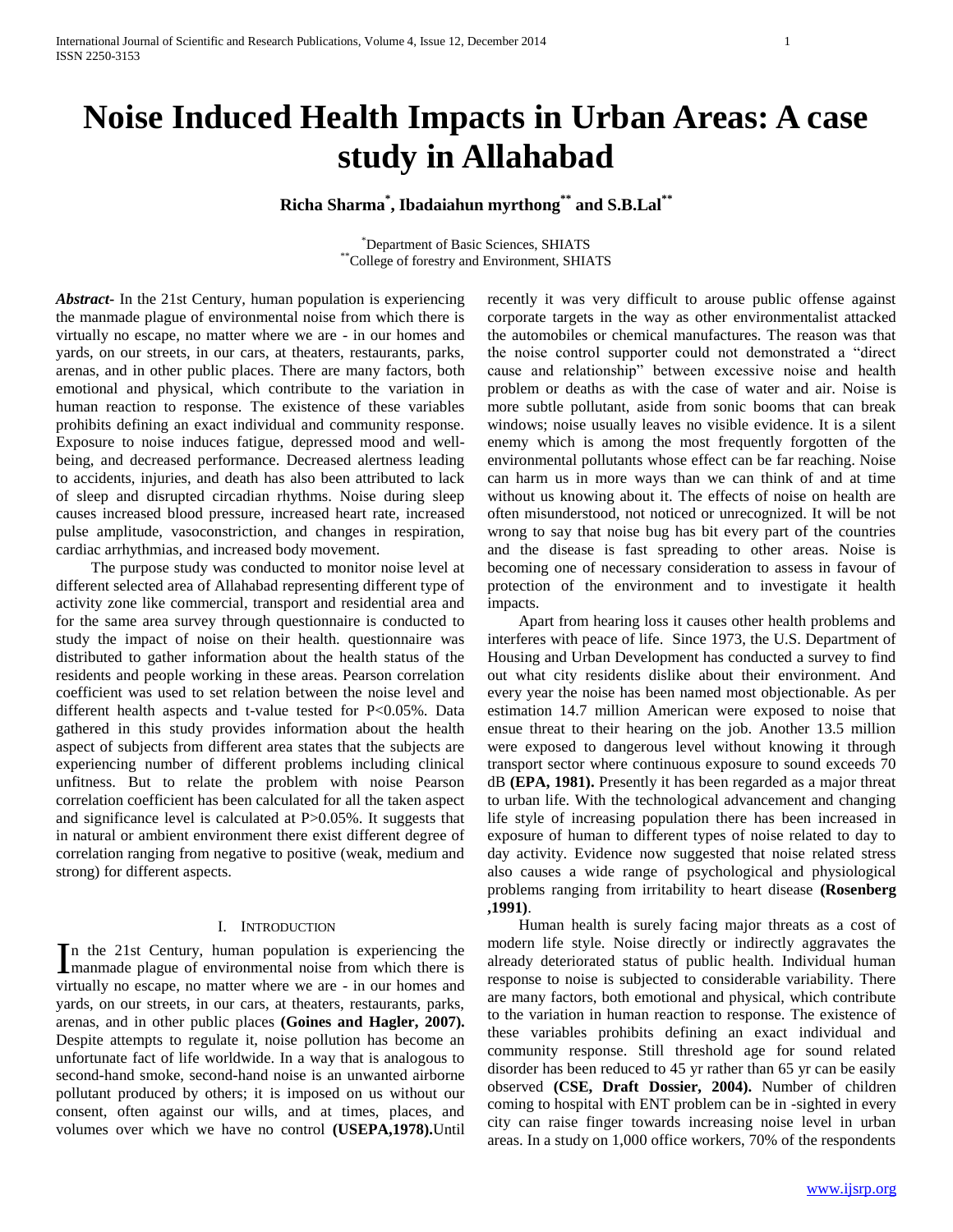said their productivity would increase if their offices were less noisy and Almost 10 years later, noise continues to be a primary cause of distraction, frustration, stress and dissatisfaction among employees, especially in open plan office spaces **(Yankelovich, 1995).**

 Noise during sleep causes increased blood pressure, increased heart rate, increased pulse amplitude, vasoconstriction, changes in respiration, cardiac arrhythmias, and increased body movement **(Hobson, 1989)**. If sleep disruption becomes chronic, the results are mood changes, decrements in performance, and other long-term effects on health and well-being **(Suter, 1991).**  Some of these effects like waking diminish with repeated exposure while other particularly cardiovascular responses do not. Secondary effects or after effects measured the following day include fatigue, depressed mood and well-being, and decreased performance. Decreased alertness leading to accidents, injuries, and death has also been attributed to lack of sleep and disrupted circadian rhythms. Particularly sensitive groups include the elderly, shift workers, persons vulnerable to physical or mental disorders, and those with sleep disorders **(Berglund and Lindvall, 1995).** Thus there is list of sicknesses which now getting evidences that noise is among one of the trigger. It may have direct impact or may work indirectly.

 Allahabad is among one of religious city and been a hub of education since long. This make it important as educational, political and official zone hosting number of pilgrims along. Thus we find it important to monitor noise level of this city and if noise is responsible for negative impact. For the purpose study was conducted to monitor noise level at different selected area of Allahabad representing different type of activity zone like commercial, transport and residential area and for the same area survey through questionnaire is conducted to study the impact of noise on their health. Precaution has been taken in choosing the subject that they were supposed to spend their day duration at the area and age must be in between  $18 - 50$  to avoid very young and old age impact on the health effects.

#### II. MATERIAL AND METHOD

 For the study, ten different areas (Civil Lines (S1),Rambagh (S2),Mahewa (S3), Bhairana (S4),Naini (S5),Zero road bus station (S6),Bus station Civil lines (S7), Railway Station (S8), Chowk, (S9) and Katra (S10)) were selected and noise monitoring was conducted with help of Standard SLM (sound level meter) model No.TES1350 with measuring range from 35- 130dB in four adjustable read out scale has been employed to monitor the noise level reading. Later with the help of  $L_{10}$  and L90**Leq** (Noise equivalent Level) value was calculated which indicates the noise level of the area in dB A. Later questionnaire was distributed to gather information about the health status of the residents and people working in these areas. Pearson correlation coefficient was used to set relation between the noise level and different health aspects and t-value tested for P<0.05%. for survey all the selected area were divided into zones viz; core zone which were representing the main roads and intersection with traffic noise prevailing and inner zone which is

approximately 100 m away from main roads. The idea behind was that may be inner zone were less noisy and there may be difference between that health aspects.

**Leq=½ (L10+L90) + .0175(L10-L90)**

#### III. RESULT

 For all type of pollution the major concern is it impact on health. In case of noise it is however very critical to decide the way it is affecting the body. For the purpose of proper understanding, health effects have been categorize under three different aspects viz; behavioural, clinical and psychological and accordingly subjects are requested to fill the questionnaire. Result of the health study is documented separately for core and inner zones in following subheads in percentage. And correlation with noise was undertaken by combining the health information as area specific because noise level monitoring was area specific ratherthan inner and core area separately.

### **Clinical Aspect**

 At **core zone** cardiac patient was found maximum at S7 (22%) and minimum was at S4 (4%), weakness and fatigue reported maximum at S9 (24%) and minimum at S4 & S5 (6%), gastero-intestinal problems were maximum at S8 (54%) and minimum was at S5 & S6 (21%), eye sight problem was maximum at S7 (33%) and minimum was at S6 & S10 (18%), hearing problem was maximum at S9 (33%) and minimum was S3 & S4 (6%) while BP reported maximum at S8 (63%) and minimum at S6 (14%).For **inner zone** cardiac patient was found maximum at S8  $\&$  S7 (19%) and minimum was at S6 (4%), weakness and fatigue reported maximum at S9 (30%) and minimum at S6 (8%), gastero-intestinal problems were maximum at S9 (43%) and minimum was at S6 (10 %), eye sight problem was maximum at S8 (59%) and lowest at S6 (6%), hearing problem was maximum at S8 (27%) and minimum was S6 (2%) while BP reported maximum at S8 (56%) and minimum at S9  $(17\%)$ .

#### **Psychological Aspect:**

 For **core zone** maximum number of response for occasional headache was at S8 (77%) with and minimum was at S3 (32%), fatigue was reported maximum at S7 (39%) and minimum at S9 (16%), hypertension was maximum at S8 (41%) and minimum was at S2 (14%), aggressiveness among people was maximum at S4 (62%) and minimum was at S2 (18%) further irritation was found maximum at S6 (86%) and minimum at S3 (37%). At **inner zone** maximum number of response for occasional headache was at S8 (67%) with and minimum was at S3 & S6 (21%), fatigue was reported maximum at S7 (41%) and minimum at S1, S3 & S10 (20%), hypertension was maximum at S8 (39%) and minimum was at S9 (11%), aggressiveness among people was maximum at S1 (44%) and minimum was at S3 (13%) further irritation was found maximum at S5 (60%) and minimum at S3 (14%) sleep disturbance was reported maximum at S2 (69%) and minimum at S3 (10%).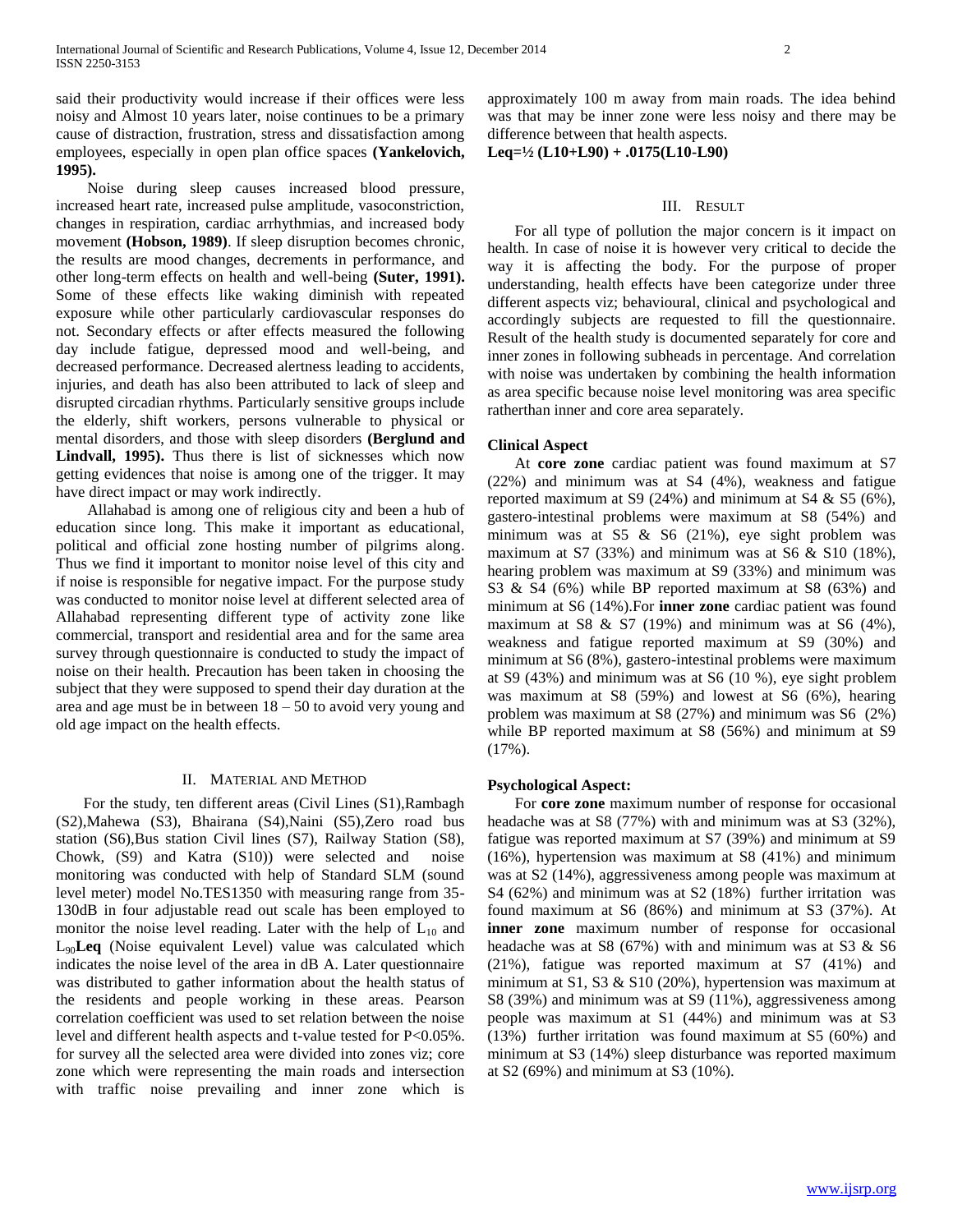

**Figure 1: Showing the % of subject interviewed getting treatment of Clinical problems**



**Figure 2: Showing the % of subject interviewed getting treatment of Clinical problems**



**Figure 3: Showing the % of exposed subject responses for psychological Aspects**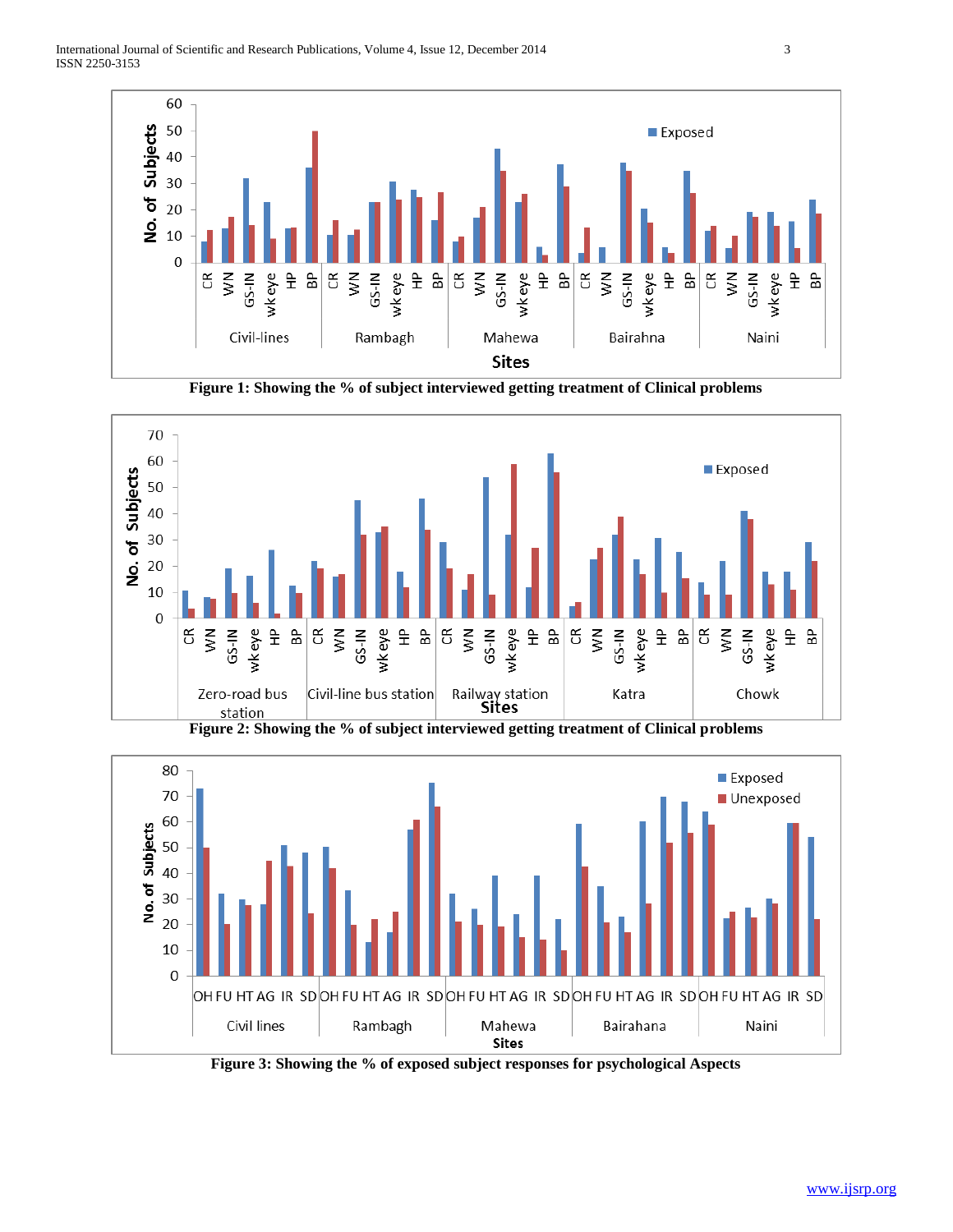

**Figure 4: Showing the % of exposed subject responses for psychological Aspects**

## IV. DISCUSSION

 Accepting noise as a hazardous pollutant is still a controversial issue. It does not leave its residue or footprint once its source is removed. Still there is an acceptance that it have not only responsible for hearing loss but also aggravates our endocrine system which further leads to different clinical specially cardiovascular and neural system and Psychological problems. There are evidence of causing annoyance, speech interference, sleep disturbance, metal stress, headache, lack of concentration **(Nagi** *et al.,***1993;)** higher incidence of BP **(Regwcova and Kellerova, 1995)** high tone hearing loss **(Kacker 1998).** Data gathered in this study provides information about the health aspect of subjects from different area states that the subjects are experiencing number of different problems

including clinical unfitness. But to relate the problem with noise Pearson correlation coefficient has been calculated for all the taken aspect and significance level is calculated at P>0.05%. It suggests that in natural or ambient environment there exist different degree of correlation ranging from negative to positive (weak, medium and strong) for different aspects. As for clinical aspect it shows medium degree of correlation with Hearing loss and blood pressure. Hearing loss is well known and accepted loss due to noise. Possibly there is no single person will exist at present with prefect hearing ability. **Wallagen** *et al* **1997; Kacker 1998; Adiseshiah** *et al***., 1998; Roozbahani** *et al.,* **2009** during the course of their study found high level of noise exposure may result to hearing loss.

| <b>Sites</b>        | Leq  | Cardiovascular | Weakness/ | Gastrointestinal | Eyesight    | Hearing    | B.P        |
|---------------------|------|----------------|-----------|------------------|-------------|------------|------------|
|                     |      | problem        | wt loss   | problem          | weakness    | loss       |            |
| S <sub>1</sub>      | 72.9 | 10             | 15        | 23               | 16          | 13         | 42.5       |
| S <sub>2</sub>      | 79.7 | 14             | 11.5      | 24               | 28.5        | 27.5       | 22.5       |
| S <sub>3</sub>      | 71.3 | 9              | 19        | 39               | 24.5        | 4.5        | 33         |
| S <sub>4</sub>      | 74.5 | 9              | 9.5       | 38               | 18.5        | 5          | 32         |
| S <sub>5</sub>      | 75.2 | 14             | 8.5       | 20               | 17.5        | 11.5       | 23         |
| S <sub>6</sub>      | 76.7 | 8              | 8.5       | 15.5             | 12          | 15.5       | 12         |
| S7                  | 76.6 | 20.5           | 16.5      | 38.5             | 34          | 15         | 40         |
| S <sub>8</sub>      | 83.7 | 24             | 14        | 31.5             | 45.5        | 19.5       | 59.5       |
| S9                  | 72.4 | 6              | 27        | 38.5             | 21.5        | 22         | 22         |
| S <sub>10</sub>     | 72.9 | 11.5           | 15.5      | 39.5             | 15.5        | 14.5       | 25.5       |
| <b>Pearson</b>      |      |                |           |                  |             |            |            |
| correlation         |      |                |           |                  |             |            |            |
| coefficient r value |      | $0.7728***$    | $-0.3962$ | $-0.308$         | $0.7134***$ | $0.5382**$ | $0.4132**$ |
| $P > 0.05\%$        |      | S              | <b>NS</b> | <b>NS</b>        | S           | <b>NS</b>  | <b>NS</b>  |

**Table 1: Correlation analysis for Noise level with Clinical responses of subject at different sites**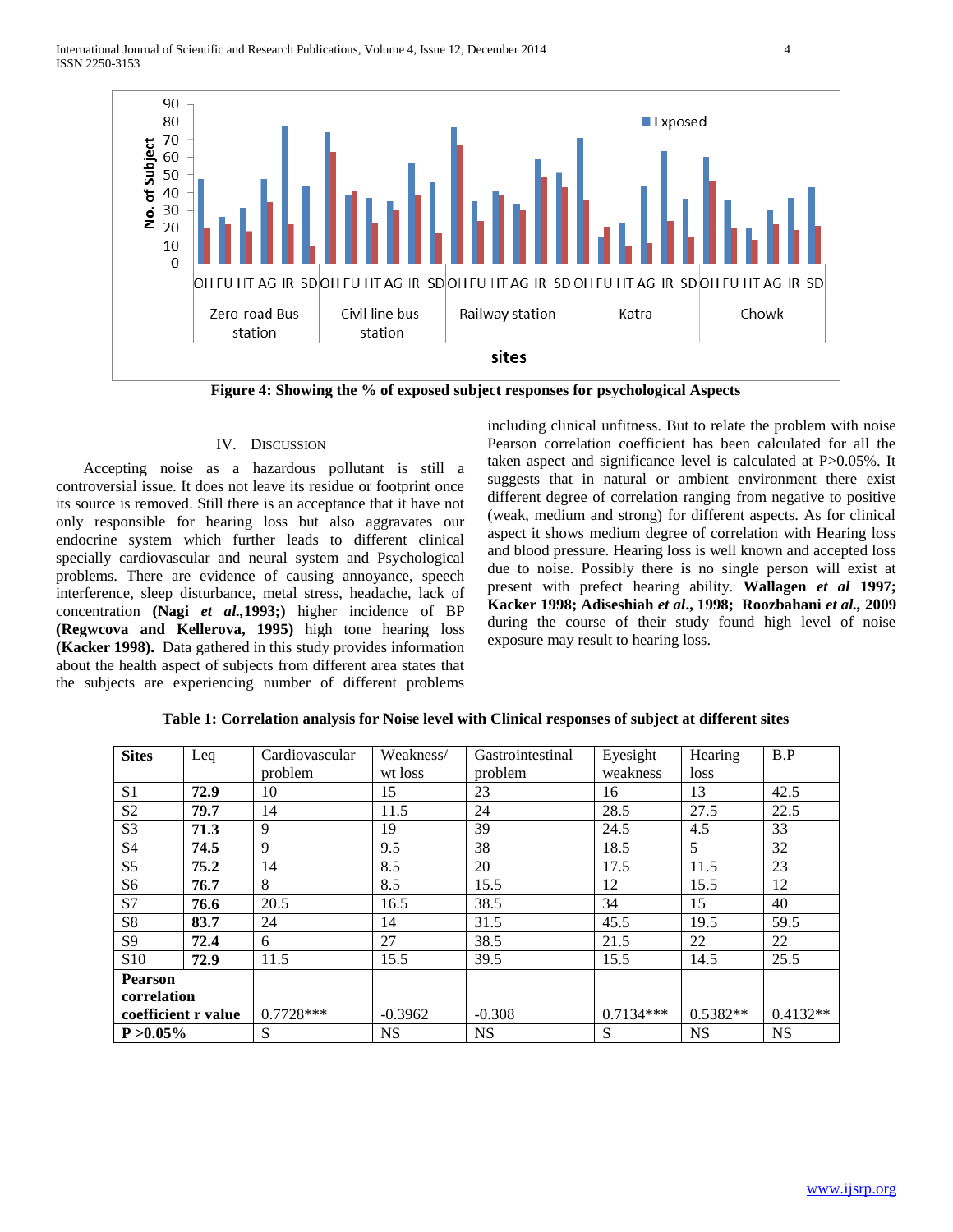| <b>Sites</b>     | Leq  | Occasional | Fatigue    | Hypertension | Aggressiveness | Irritation | Sleep       |
|------------------|------|------------|------------|--------------|----------------|------------|-------------|
|                  |      | headache   |            |              |                |            | disturbance |
| S <sub>1</sub>   | 72.9 | 61         | 26         | 28.5         | 36             | 46.5       | 36          |
| S <sub>2</sub>   | 79.7 | 48.5       | 28         | 18.5         | 22             | 62         | 74          |
| S <sub>3</sub>   | 71.3 | 26.5       | 23         | 29           | 19.5           | 26.5       | 16          |
| S <sub>4</sub>   | 74.5 | 53         | 29         | 21           | 46             | 63.5       | 64.5        |
| S <sub>5</sub>   | 75.2 | 67         | 24.5       | 27           | 32             | 62.5       | 41.5        |
| S6               | 76.7 | 37         | 26         | 27           | 44.5           | 54.5       | 29          |
| S7               | 76.6 | 68.5       | 40         | 30           | 32.5           | 48         | 31.5        |
| S8               | 83.7 | 72         | 29.5       | 40           | 32             | 54         | 47          |
| S <sub>9</sub>   | 72.4 | 58         | 19.5       | 17.5         | 30             | 47.5       | 28          |
| S <sub>10</sub>  | 72.9 | 53.5       | 28         | 16.5         | 26             | 28         | 32          |
| <b>Pearson</b>   |      |            |            |              |                |            |             |
| correlation      |      |            |            |              |                |            |             |
| coefficient<br>r |      |            |            |              |                |            |             |
| value            |      | $0.4157**$ | $0.4156**$ | $0.5108**$   | $0.0798*$      | $0.5378**$ | $0.535**$   |
| $P > 0.05\%$     |      | <b>NS</b>  | <b>NS</b>  | <b>NS</b>    | <b>NS</b>      | <b>NS</b>  | <b>NS</b>   |

**Table 2: Correlation analysis for Noise level with Psychological responses of subject at different sites**

\* Weak relationship \*\* Medium relationship \*\*\* Strong relationship

 Further the data states the high degree of positive correlation with cardiac problems and noise level. **Regecova and Kellerova 1995** states effect on systolic and diastolic blood pressure among school going children. Increase in blood pressure and possible cardiac disorders were reported by many other investigator during the course of their study **(Abdullah, 1997; Paschier and**  Paschier 2000; Stansfield and Matheson, 2003; Tsai et al., **2005; Mead 2007; Mahmood** *et al***., 2008; Barma** *et al.,* **2009).** Psychological aspects data suggests positive medium relation between all the features except the aggressiveness showing weak relation. **Kohrs** *et al.,* **1998** studied the high degree of sleep disturbance due to traffic noise and train horns. Similarly **Koeboe** *et al.,* **2000 and Chanderprabha and Singh**, **2013** observed fatigue and exhaustion due to noise, **Paschier and**  Paschier 2000 observed sleep disturbance hypertension and decreased school performance. **Joshi** *et al.,* **2003** reported irritation, fatigue, sleep disturbance and headache in a survey conducted at Nepal. All this suggest that there should not be any doubt that noise have it negative heath paraphernalia which have wide spectrum but there extent and effectiveness varies from person to person depend upon their mental status and environmental adaptation. The data gathered in the study is based on interviewing subject and their observation of their own behavior which need depth study at behavioural and psychological aspects by medical person and psychiatric.

#### **REFERENCES**

- [1] Goines, L. and Hagler, L. (2007), "Noise Pollution: A Modern Plague" published in Southern Medical Journal, Vol. 100 (3), PP 287-293.
- [2] U.S. Environmental Protection Agency, 1977 "The Urban Noise Survey" A report from Office of Noise Abatement and Control Washington, D.C. 20460 No. 68-01-4184.
- [3] Rosenberg, J. (MD) 1991, "Jet over Labrador and Quebec: Noise effect on Human Health" CAN MED Associate Journal Vol: 144(7), PP 869-875.
- [4] CSE draft Dossier, (2004), Noise Pollution: Deafening Decibel, a report published by CSE draft Dossier under section of Health and Environment
- [5] Yankelovich (1995) prepared Project report on "the development of Sound Solutions".
- [6] Hobson, J.A. (1989), "Sleep" Scientific American Library. W.H. Freeman and Company, New York
- [7] Suter, A.H., 1991, Noise and its Effects.Administrative Conference of the United States. 1991. Available at: http://www.nonoise.org/library/suter/suter.htm
- [8] Berglund, B. and Lindvall T. (1995) "Community Noise. Archives of the Center for Sensory Research" published as document 2: PP1-195. It is an updated version of the document published by the World Health Organization in 1995. Available at: http://www.who.int/docstore/peh/noise/guidelines2.html.
- [9] Nagi, G., Dhillon, M. K., Bansal, A. S. and Dhaliwal, G. S. (1993), "Extend of noise pollution from household equipment and appliances" Indian Journal of Ecology, Vol: 20(2), PP 152-156.
- [10] Regecova, V and Kellerova, E. 1995, " Effect of Urban Noise Pollution on Blood Pressure and Heart rate in preschool children" Journal Hypertens, Vol: 13(4) PP 405- 12.
- [11] Kacker, S.K. 1998. "Overview of the Health Effects of Noise Pollution with Special reference to India", National Conference of Health & Environment, Center for Science and Environment, New Delhi, mimeo
- [12] Wallagen, M.I., Strawbridge, W.J., Cohen, R.D and Kaplan, G.A. 1997, "Increasing prevalence of hearing impairment and associated risk factor over three decades of Alameda country study", American Journal of Public Health, Vol: 87 (3), PP 440 – 442.
- [13] Adiseshiah, W.T.V. and Sidhu, T.S. (1998). Need for research on health hazards due to noise pollution in metropolitan India, Paper presented at the National Conference of Health & Environment, Center for Science and Environment
- [14] Roozbahani, M. M., Nassiri, P and Shalkouhi, P. J. 2009, "Risk assessment of workers exposed to noise pollution in a textile plant", Archive of SID, an International journal Envirn. Sci. Tech. Vol: 6(4), PP 591 – 596.
- [15] Abdullah, 1997; Abdullah, M. (1997) Box  $2 -$  Global scenario of noise pollution , CSE Draft Dossier: Health and Environment A. Environment and Diseases 4. Noise Pollution: Deafening Decibels report, PP 1-25.
- [16] Passchier, W.P and Passchier W.F. 2000, "Noise exposure and public health" Environment Health Perspective, Vol. 108, supplement issue.
- [17] Stansfeld, S.A and Matheson, M.P. 2003, "Noise pollution: Non auditory effect on health" British MedicalBulletin, Vol: 68(1), PP 243-257.
- [18] Tsai, H.Y, Liu, H.Y., Wu, C.R and Chen, Y.F. 2005, "effect of noise on monoamine level in the rat brain using in-vivo microdialysis", Journal Pfluger Archive European Journal of Physiology, Vol: 450(2), PP 83-84.
- [19] Mead, M.N. 2007, "Noise pollution: the sound behind heart effects"Environmental health Perspectives, Vol: 115(11), PP A536-A537.